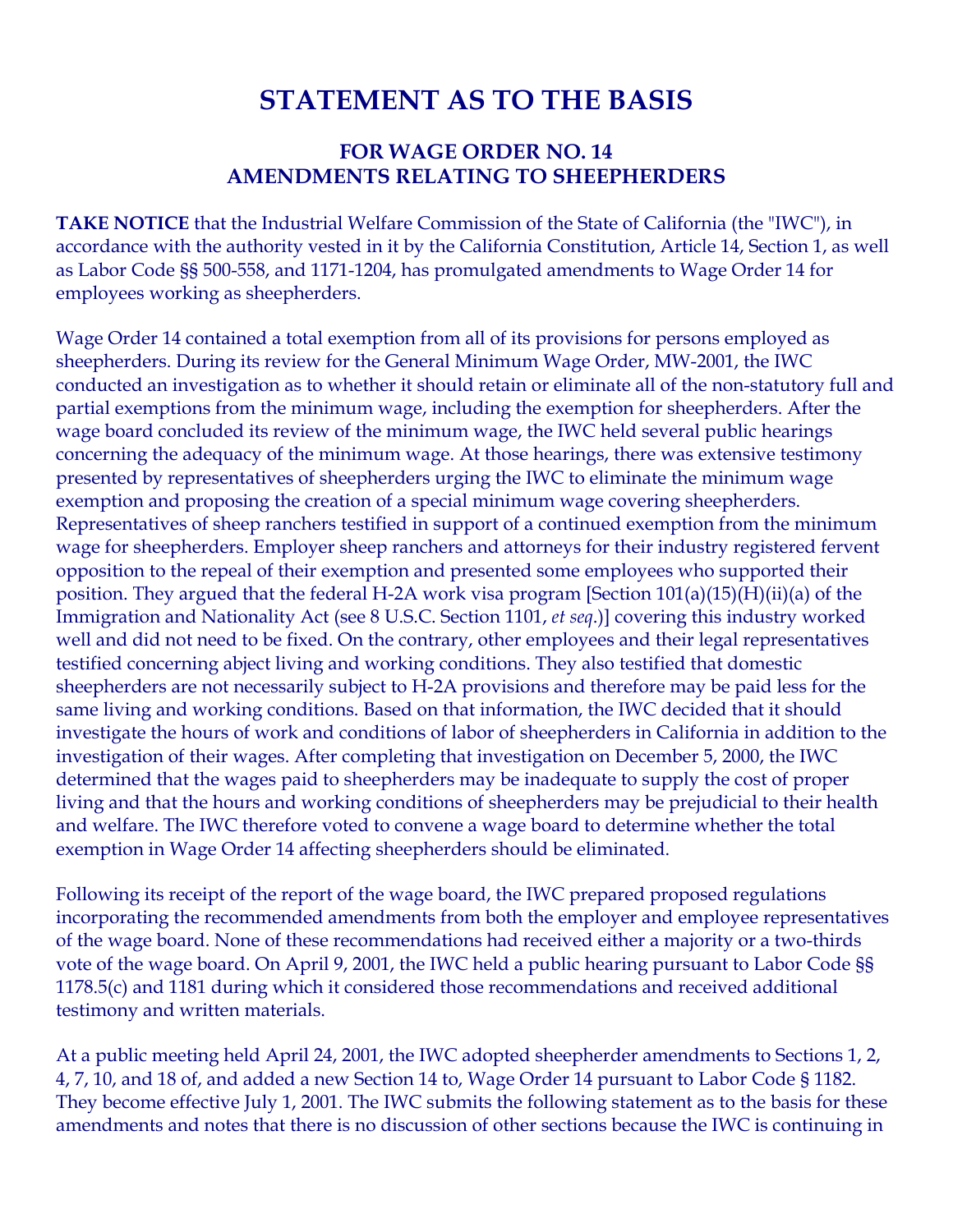effect regulations that have previously become a part of the standard working conditions of employees covered by Wage Order 14.

## **1. Applicability of Order.**

The IWC deleted former paragraph F of this section which provided that this Order "shall not apply to sheepherders". The section now provides that Sections 3 [Hours and Days of Work], 4(A) through (D) [Minimum Wages], 5 [Reporting Time Pay], 6 [Licenses for Disabled Workers], 9 [Uniforms and Equipment], 11 [Meal Periods], 12 [Rest Periods], and 13 [Seats] do not apply to an employee engaged to work as a "sheepherder" as that term is defined in the Order. The section further provides that the Order, including the hourly minimum wage provisions of Section 4(A), applies to any workweek during which a sheepherder is engaged in any other agricultural or other non-sheepherding work. Domestic sheepherders and sheepherders working in California under an H-2A contract now receive the same protections under California law.

The IWC held several public meetings and hearings during which it amassed information regarding the conditions of sheepherders and the sheepherding/lambing/wool industry in California. There are a relatively small number of commercial sheep producers in California. The number of employees engaged to work as sheepherders, which may be as low as 300-400, is equally small. In addition, most of these employees are foreign nationals working in California on fixed term contracts under the federal H-2A program, which allows for such employment based on a determination that there are an insufficient number of workers in this country to perform the duties of a sheepherder. Pursuant to the H-2A program, sheep ranchers in California currently pay \$900.00 per month in wages for sheepherding and also provide meals and lodging. According to one recent, but limited, report, approximately 10 per cent of these employees are U.S. citizens or resident domestic workers.

## The wage board report states:

"This occupation has remained largely unchanged over many centuries. Flocks generally range from 800-1000 head are assigned to a herder who becomes primarily responsible for the welfare of that flock. The calendar or seasonal year of modern commercial sheep production centers around the harvest of the crop for both wool production (shearing) and meat production (lambing). These are both labor intensive periods and appear to occur in non-remote areas where the Employers have or share facilities for the performance of these activities. While not clear from the record, it appears that there is fixed housing for some, if not all herders working at these locations. Other periods of the year are spent by the sheepherder and his flock in more or less remote locations. Some of this time will allow the sheepherder to have access to mobile housing, known as a sheep camp, in which other herders and their flocks may also frequent. Some period of time may be spent in singular isolation in the backcountry. In both these latter situations, the sheepherder is dependent upon the Employer for his health and well-being."

Since the employee and employer sides of the sheepherder wage board submitted separate recommendations to the IWC without any of these recommendations receiving either a majority or a two-thirds vote of the wage board, the IWC noticed both sets of recommendations as proposed regulations for public comment. The IWC received verbal and written communications in the form of articles, testimony, correspondence, and legal argument on those proposals. The amendments that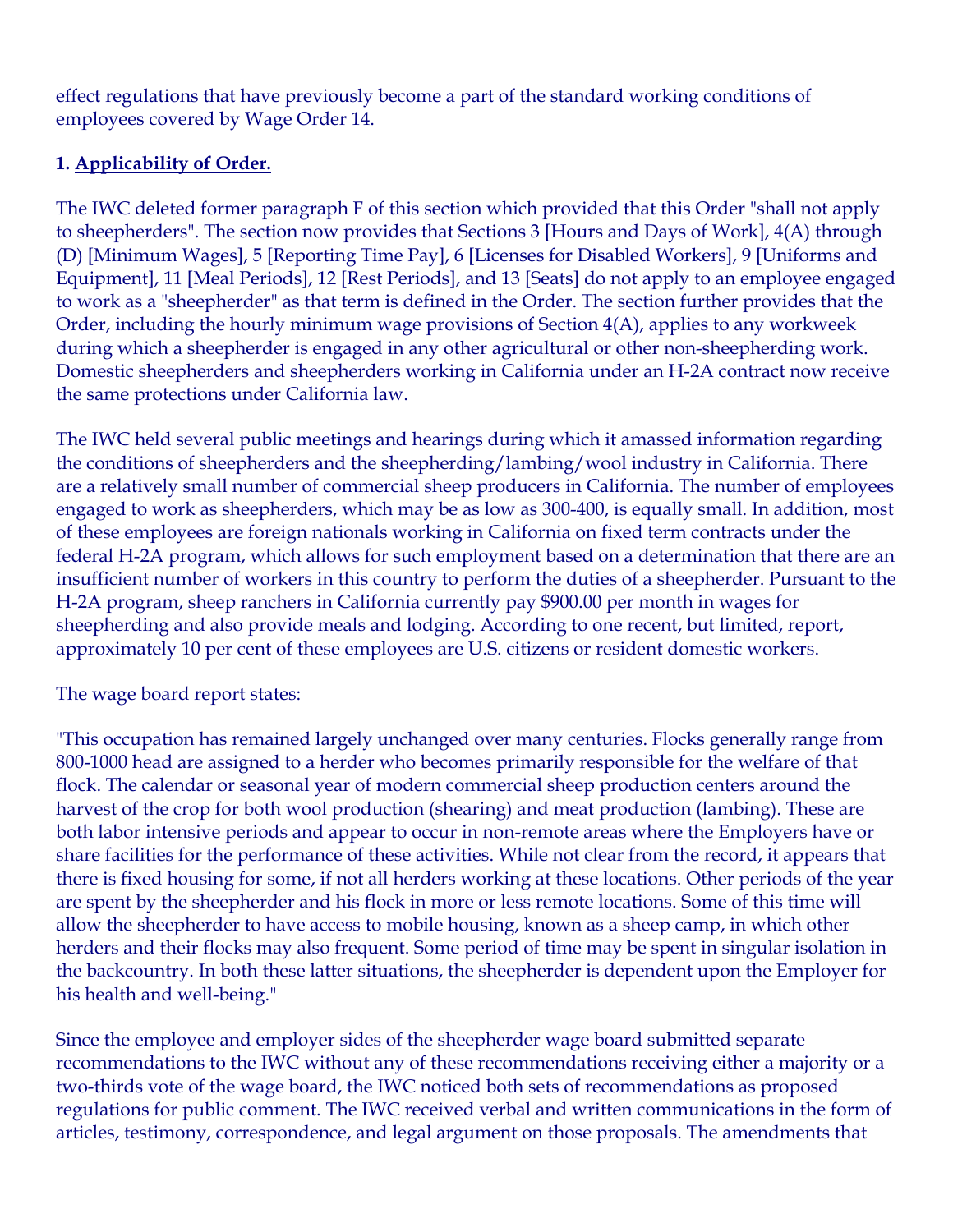the IWC adopted represent its effort to reach a compromise between the two proposals. In addition, the IWC wanted to ensure that wages and conditions of labor of domestic sheepherders were regulated.

## **2. Definitions**

Pursuant to a request by employers and their representatives, the IWC included additional language in its definition of "Sheepherder". The definition continues to specify the duties that are involved in sheepherding, and now also includes persons performing the work of a sheepherder under an approved job order filed under the provisions federal H-2A regulations, or any successor provisions. Representatives of employees argued against tying the IWC's regulations to the H-2A because prevailing wage surveys may result in a reduction of pay for H-2A workers, or working conditions requirements might be reduced under federal law. The IWC notes, however, that in either case, employers would have to comply with the H-2A as well as the more protective provisions of California law. For example, the IWC added a definition for "Non-sheepherding work" because, as discussed below, it also adopted penalties for requiring an employee who is engaged to work as a sheepherder to perform non-sheepherding agricultural or other duties.

In addition, at the request of representatives of employees, the IWC included a definition for "Open range sheepherding". That term is used in describing when mobile housing may be used for sheepherder lodging. As discussed below regarding Section 10, Meals and Lodging, the amendments establish different minimum housing standards depending on whether the housing is located on the open range or a more accessible location.

#### **4. Minimum Wages**

The IWC added a new paragraph E, which provides that effective July 1, 2001, the minimum wage for sheepherders will be \$1,050.00 per month, and increase to \$1,200.00 per month effective July 1, 2002. These figures represent a compromise between the two proposed regulations submitted for public comment.

On the one hand, employers and their representatives supported a minimum wage that would be equal to the wages required by the federal H-2A program. Currently, the H-2A program provides that sheepherders receive \$900.00 per month in wages, which is less than the monthly minimum wage in California. In addition, the H-2A program requires employers to provide, inter alia, food, housing, and travel from the employer's home county. Employer representatives testified that wages and benefits provided to sheepherders total \$1,623.00 per month, and that costs of labor represent 41% total employer costs. They further testified that rising energy and water costs, declining meat and wool prices, and competition from foreign markets have placed the industry in dire straits. They claimed that any increase in sheepherder wages would be devastating to the industry.

On the other hand, employee representatives supported a minimum wage for sheepherders that was initially\$2,060.00 per month and then reduced to \$1,600.00 per month with a total of \$411.00 in credits of meals, lodging, a reduction of \$100.00 for one day off per week for four weeks in a month, and indexing the sheepherder monthly minimum wage to increases in the general minimum wage per hour. They presented testimony and documentation that there are H-2A workers currently being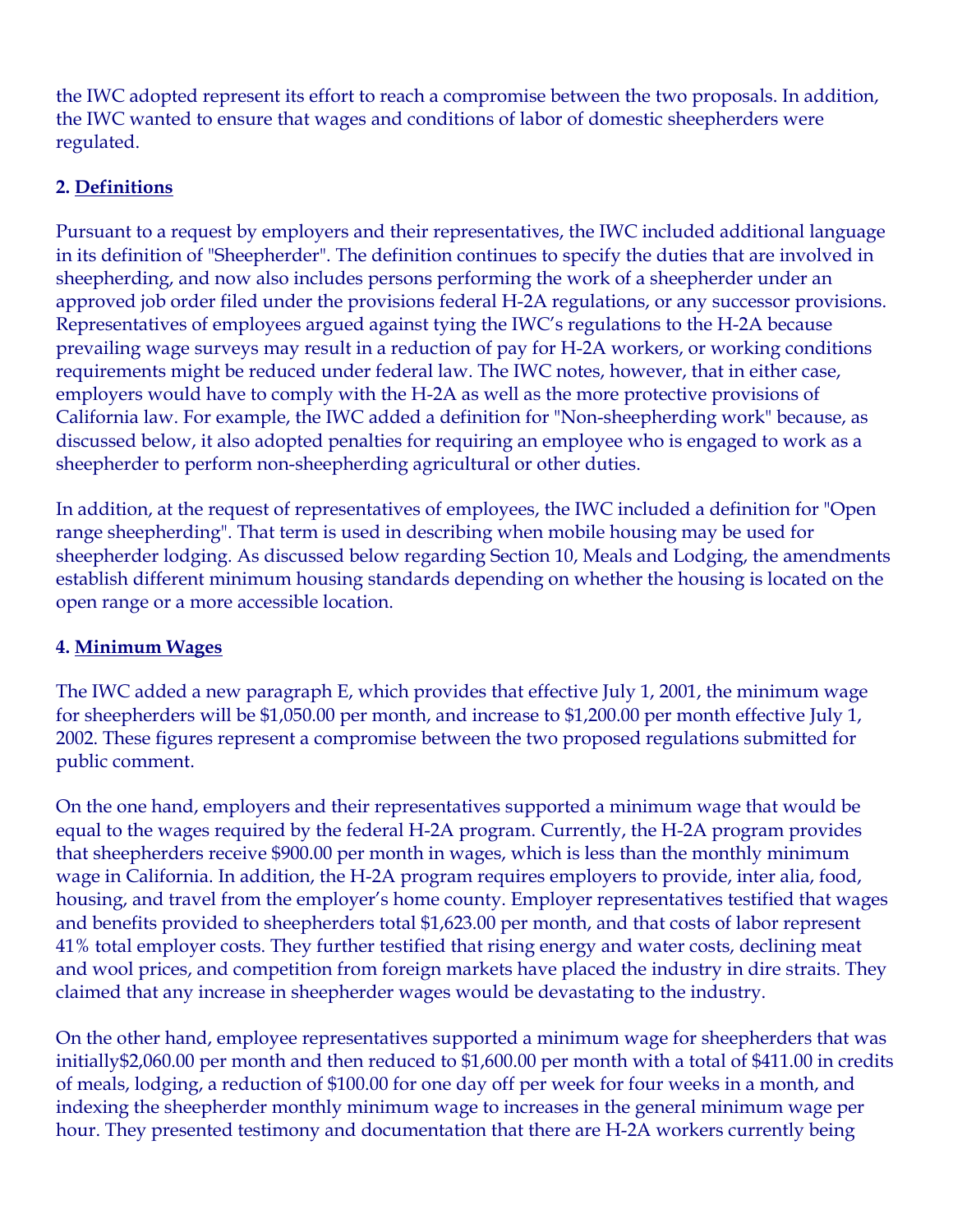paid less than \$900.00 for work days of 13 to 14 hours. Sheepherders also testified that they have been provided insufficient and substandard food, and old trailers with no provisions for heat, electricity, or bathroom facilities as housing. Others testified that they were required to pay for tools that employers should be providing. Employee representatives also provided evidence that locking the minimum wage of sheepherders to the H-2A program could mean that their wages could be lowered rather than raised. They suggested that the minimum wage with credits they propose is more reasonable and provides employers with an incentive to provide better living and working conditions.

The IWC is cognizant of its duty to ensure that sheepherders are paid full compensation for the long hours of hard work that they put in. At the same time, the IWC is sensitive to issues faced by the sheepherding industry in California as described above. The IWC therefore, adopted a wage increase implemented over a two-year period to allow more time for employers to adjust and absorb the additional costs.

# **7. Records**

There was general agreement in the two proposed regulations regarding the employee records that employers in the sheepherding industry must maintain. Thus employers are required to keep the same records as other employers covered by this Order. In addition, the IWC added two new paragraphs applicable to sheepherders. Since both employees and employers acknowledged that there are instances when workers have been required to perform non-sheepherding duties, the IWC adopted provisions requiring employers to keep accurate information showing applicable rates of pay for sheepherding and any non-sheepherding work, all deductions, dates of pay periods, name and social security number (if any) of employee, and name of employer. In addition, employers are required to annually notify the sheepherders of their rights and obligations under state and federal law.

## **10. Meals and Lodging**

Unlike most, if not all, other industries in California, employers must provide sheepherders with living space and all meals as part of their employment. Therefore, it's the IWC's intent to ensure that sheepherders are provided with well-balanced and nutritious foods, as well as decent and sanitary living accommodations, according to prevailing standards. At the same time, the IWC acknowledges that it must take into account the financial constraints that the sheepherding industry now faces in California. Also, since sheepherders may at times work at fixed locations and at other times out on the open range, the IWC promulgated minimum housing requirements applicable to the location of a sheepherder's work site. These minimum requirements represent a compromise between the two proposals submitted for public comment. Consistent with proposals submitted on behalf of employees and employers, the IWC decided that a the monthly meal and lodging benefits required to be provided under the provisions of the H-2A program, or any successor provisions, are the minimum standards that employers must supply to all sheepherders in California. Also, when an employee is engaged in open range sheepherding, the employer must provide mobile housing that complies with all standards and inspection requirements of the United States Department of Labor then in effect. Housing inspections will be conducted annually by the Employment Development Department, unless the employer receives a written statement from the Employment Department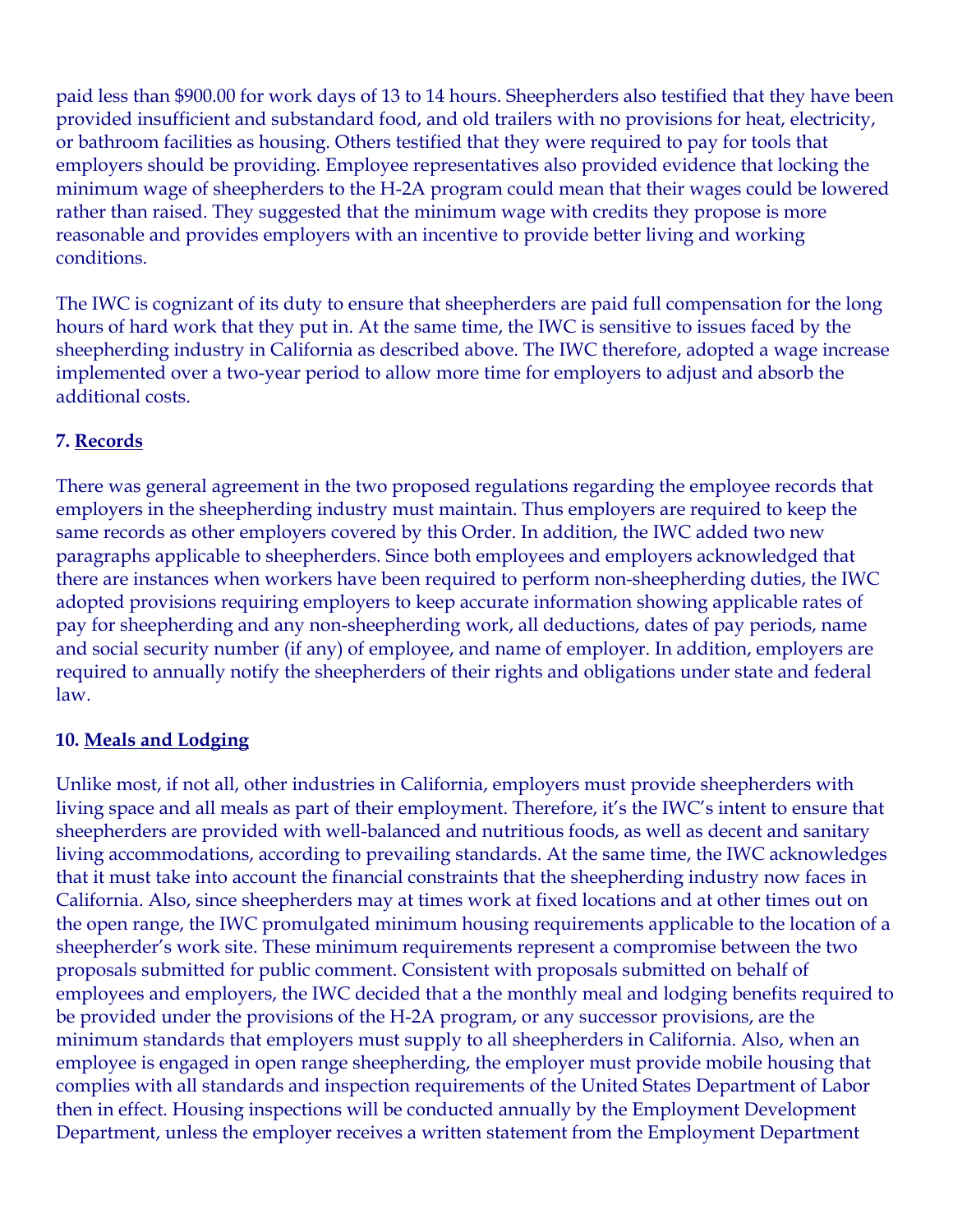that there are no inspectors available.

At all times when an employee is not engaged in open range sheepherding, the employer is required to provide fixed site housing. Such fixed site housing must comply with the following minimum requirements as more fully described in the regulation: heating, refrigeration, indoor lighting, toilets and bathing facilities, potable hot and cold water, and cooking facilities and utensils. The IWC also made fixed site housing subject to annual inspection and approval by the Employment Development Department, unless the employer receives written notification that there are no inspectors available.

## **14. Other Working Conditions Applicable to Sheepherders**

The IWC added a new Section 14 to this Order that mandates other working conditions as minimum protections for sheepherders. Considering its duty to protect the health and welfare of sheepherders, as well as the economic stresses that employers now confront, the IWC adopted the additional requirements that received the support of both groups.

Thus, at each work location, employers must provide sheepherders with regular mail service; an appropriate form of communication, including but not limited to a radio and/or telephone, to allow them to communicate with employers, health care providers, and government regulators; and visitor access to fixed site housing and, when practical, to mobile housing. If an employee is engaged in open range sheepherding, regular mail service means mail delivery at least every seven days. Also, if a sheepherder uses a radio, telephone, or other communication device for reasons other than those described above, the employer may charge for such use. It is the intent of the IWC that these requirements will help to ensure that sheepherders are not isolated.

#### **17. Penalties**

In implementing the provisions of the "Eight-Hour-Day Restoration and Workplace Flexibility Act," Stats. 1999, ch. 134 (commonly referred to as "AB 60"), the IWC previously decided to make the penalties provisions of Labor Code § 558 applicable to those covered by Order 14. During the hearings on the proposed regulations regarding sheepherders, representatives of employees and employers testified that there should be additional penalties for requiring sheepherder to perform non-sheepherding work.

Witness testified that there are sheepherders who have been required to engage in non-sheepherding work. Both groups testified that this practice violates the requirements of H-2A job orders. They also agreed that employers should pay domestic and H-2A workers the standard minimum wage under this order as a penalty for such violations. However, they disagreed as to the length of the penalty period. Employee representatives suggested that, if a sheepherder does any other work during a week, the penalty should apply for the entire workweek or contract term, whichever is longer. In contrast, employer representatives argued that sheepherders should be paid under the standard minimum wage provisions of this order for all actual non-sheepherding work performed.

After considering all of the information it obtained on the subject, the IWC decided to promulgate penalties that are enhanced by the number of violations. The penalty for an initial violation of the Wage Order 14 provision prohibiting the use of sheepherders for non-sheepherding work is one